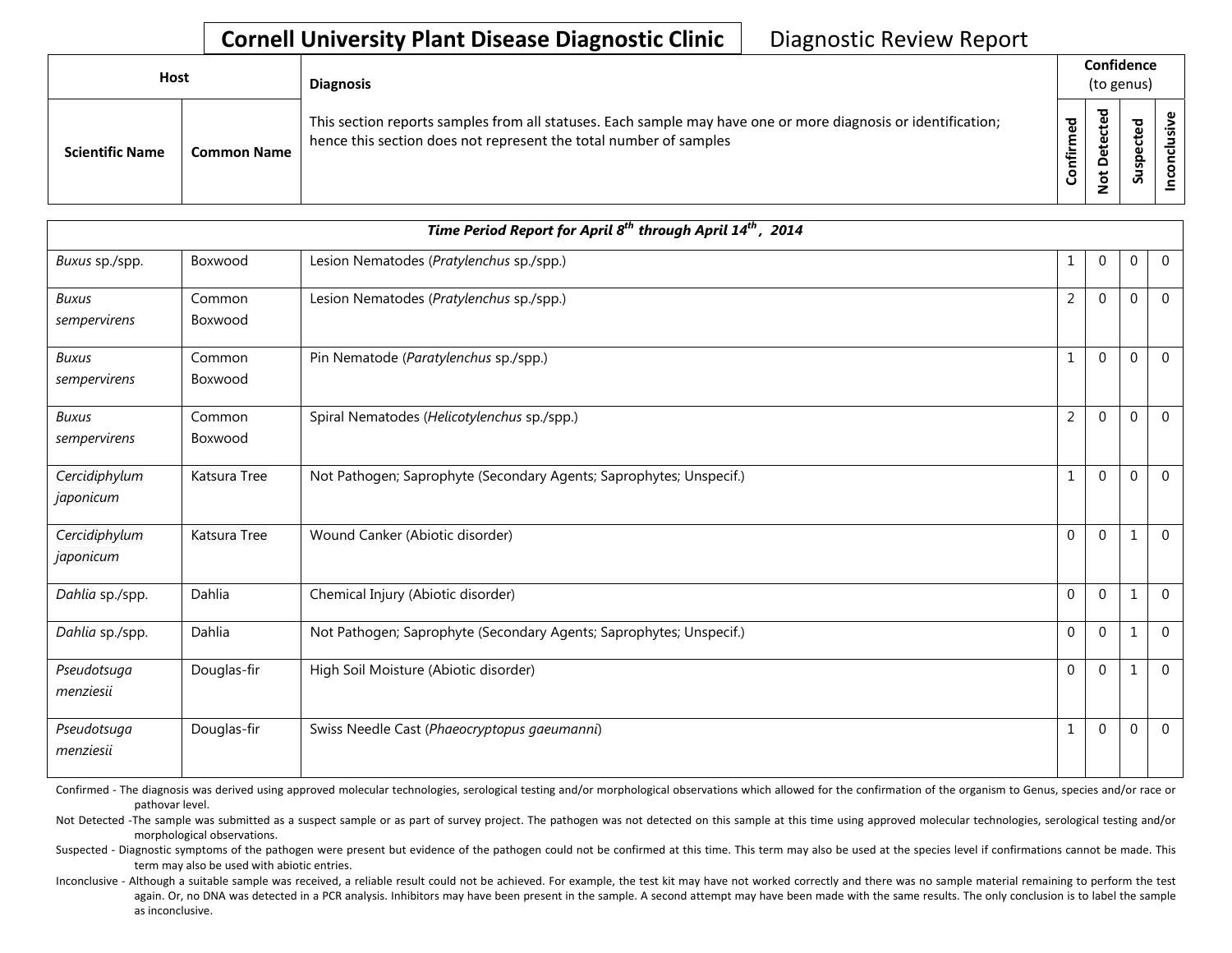## **Cornell University Plant Disease Diagnostic Clinic** | Diagnostic Review Report

| Host                   |                    | <b>Diagnosis</b>                                                                                                                                                                   |                            |             | Confidence<br>(to genus) |   |
|------------------------|--------------------|------------------------------------------------------------------------------------------------------------------------------------------------------------------------------------|----------------------------|-------------|--------------------------|---|
| <b>Scientific Name</b> | <b>Common Name</b> | This section reports samples from all statuses. Each sample may have one or more diagnosis or identification;<br>hence this section does not represent the total number of samples | $\mathbf{e}$<br>Ě<br>onfir | ठ<br>پ<br>S | ਠ<br>௨<br>ູລ             | ں |

| Pseudotsuga<br>menziesii   | Douglas-fir   | Winter Injury (Abiotic disorder)                                    | $\mathbf 0$  | $\Omega$     | 1        | $\overline{0}$ |
|----------------------------|---------------|---------------------------------------------------------------------|--------------|--------------|----------|----------------|
| Solanum<br>tuberosum       | Potato        | Potato Black Dot (Colletotrichum coccodes)                          | $\mathbf{1}$ | $\Omega$     | $\Omega$ | $\mathbf 0$    |
| Antirrhinium<br>sp./spp.   | Snapdragon    | Fungus Gnats (Mycetophilidae fam.)                                  | $\mathbf{1}$ | $\Omega$     | $\Omega$ | $\Omega$       |
| Antirrhinium<br>sp./spp.   | Snapdragon    | Pythium Root Dysfunction (Pythium sp./spp.)                         | $\mathbf 0$  | $\mathbf{0}$ |          | $\mathbf 0$    |
| Antirrhinium<br>sp./spp.   | Snapdragon    | Rhizoctonia Damping Off (Rhizoctonia sp./spp.)                      | $\mathbf 0$  | $\Omega$     |          | $\mathbf 0$    |
| Lycopersicon<br>esculentum | Tomato        | Not Pathogen; Saprophyte (Secondary Agents; Saprophytes; Unspecif.) | $\mathbf{1}$ | $\mathbf{0}$ | $\Omega$ | $\mathbf 0$    |
| Lycopersicon<br>esculentum | Tomato        | Oedema; Edema (Abiotic disorder)                                    | $\mathbf{1}$ | $\Omega$     | $\Omega$ | $\Omega$       |
| Prunus<br>laurocerasus     | Cherry-laurel | High Soil Moisture (Abiotic disorder)                               | $\Omega$     | $\Omega$     |          | $\overline{0}$ |
| Prunus<br>laurocerasus     | Cherry-laurel | Root Damage (Abiotic disorder)                                      | $\Omega$     | $\Omega$     | 1        | $\overline{0}$ |

Confirmed - The diagnosis was derived using approved molecular technologies, serological testing and/or morphological observations which allowed for the confirmation of the organism to Genus, species and/or race or pathovar level.

Not Detected -The sample was submitted as a suspect sample or as part of survey project. The pathogen was not detected on this sample at this time using approved molecular technologies, serological testing and/or morphological observations.

Suspected - Diagnostic symptoms of the pathogen were present but evidence of the pathogen could not be confirmed at this time. This term may also be used at the species level if confirmations cannot be made. This term may also be used with abiotic entries.

Inconclusive - Although a suitable sample was received, a reliable result could not be achieved. For example, the test kit may have not worked correctly and there was no sample material remaining to perform the test again. Or, no DNA was detected in a PCR analysis. Inhibitors may have been present in the sample. A second attempt may have been made with the same results. The only conclusion is to label the sample as inconclusive.